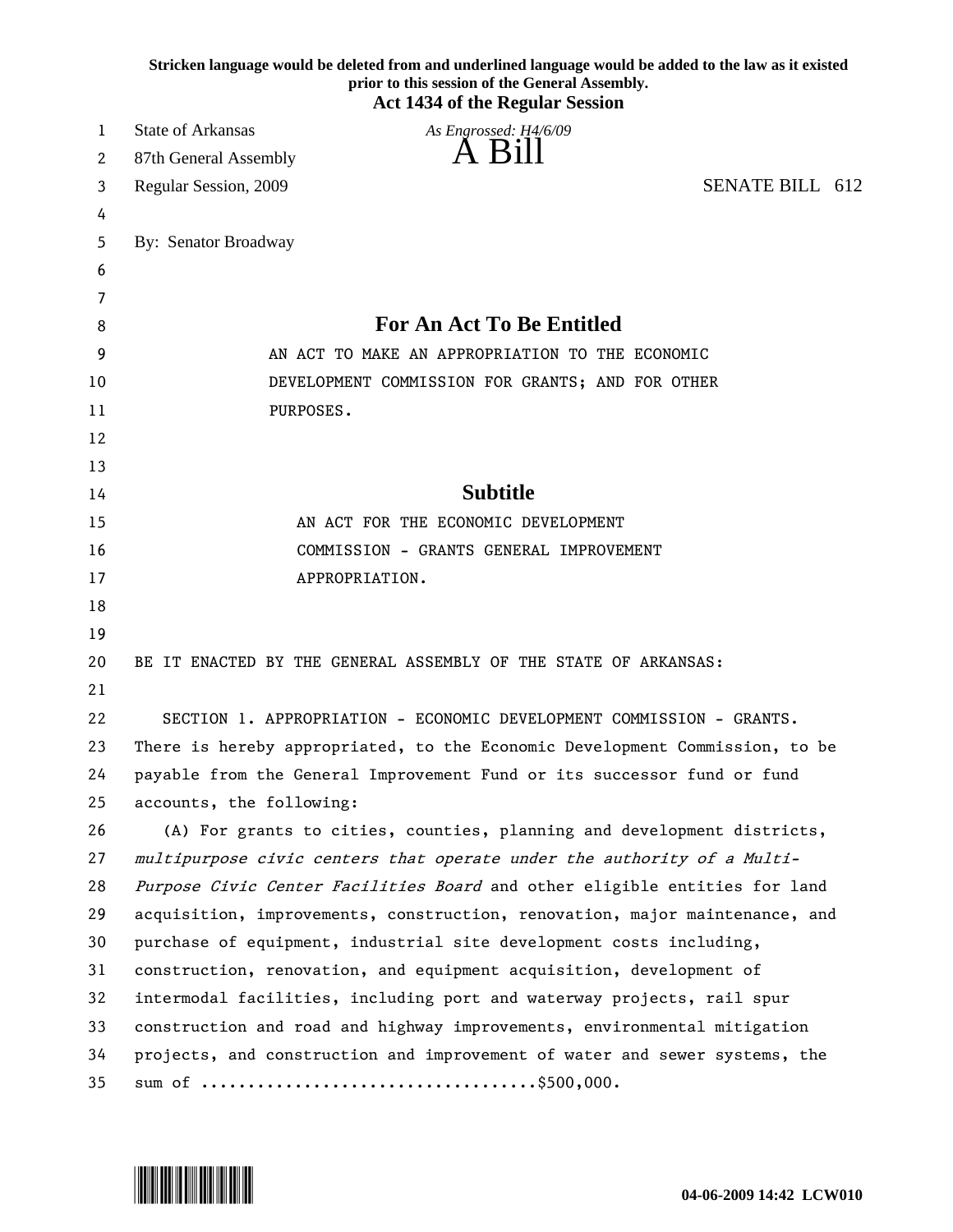1

2 SECTION 2. SPECIAL LANGUAGE. NOT TO BE INCORPORATED INTO THE ARKANSAS 3 CODE NOR PUBLISHED SEPARATELY AS SPECIAL, LOCAL AND TEMPORARY LAW. The 4 appropriations authorized in this Act shall not be restricted by requirements 5 that may be applicable to other programs currently administered. New rules 6 and regulations may be adopted to carry out the intent of the General 7 Assembly regarding the appropriations authorized in this Act.

8

9 SECTION 3. DISBURSEMENT CONTROLS. (A) No contract may be awarded nor 10 obligations otherwise incurred in relation to the project or projects 11 described herein in excess of the State Treasury funds actually available 12 therefor as provided by law. Provided, however, that institutions and 13 agencies listed herein shall have the authority to accept and use grants and 14 donations including Federal funds, and to use its unobligated cash income or 15 funds, or both available to it, for the purpose of supplementing the State 16 Treasury funds for financing the entire costs of the project or projects 17 enumerated herein. Provided further, that the appropriations and funds 18 otherwise provided by the General Assembly for Maintenance and General 19 Operations of the agency or institutions receiving appropriation herein shall 20 not be used for any of the purposes as appropriated in this act.

21 (B) The restrictions of any applicable provisions of the State Purchasing 22 Law, the General Accounting and Budgetary Procedures Law, the Revenue 23 Stabilization Law and any other applicable fiscal control laws of this State 24 and regulations promulgated by the Department of Finance and Administration, 25 as authorized by law, shall be strictly complied with in disbursement of any 26 funds provided by this act unless specifically provided otherwise by law. 27

28 SECTION 4. LEGISLATIVE INTENT. It is the intent of the General Assembly 29 that any funds disbursed under the authority of the appropriations contained 30 in this act shall be in compliance with the stated reasons for which this act 31 was adopted, as evidenced by the Agency Requests, Executive Recommendations 32 and Legislative Recommendations contained in the budget manuals prepared by 33 the Department of Finance and Administration, letters, or summarized oral 34 testimony in the official minutes of the Arkansas Legislative Council or 35 Joint Budget Committee which relate to its passage and adoption. 36